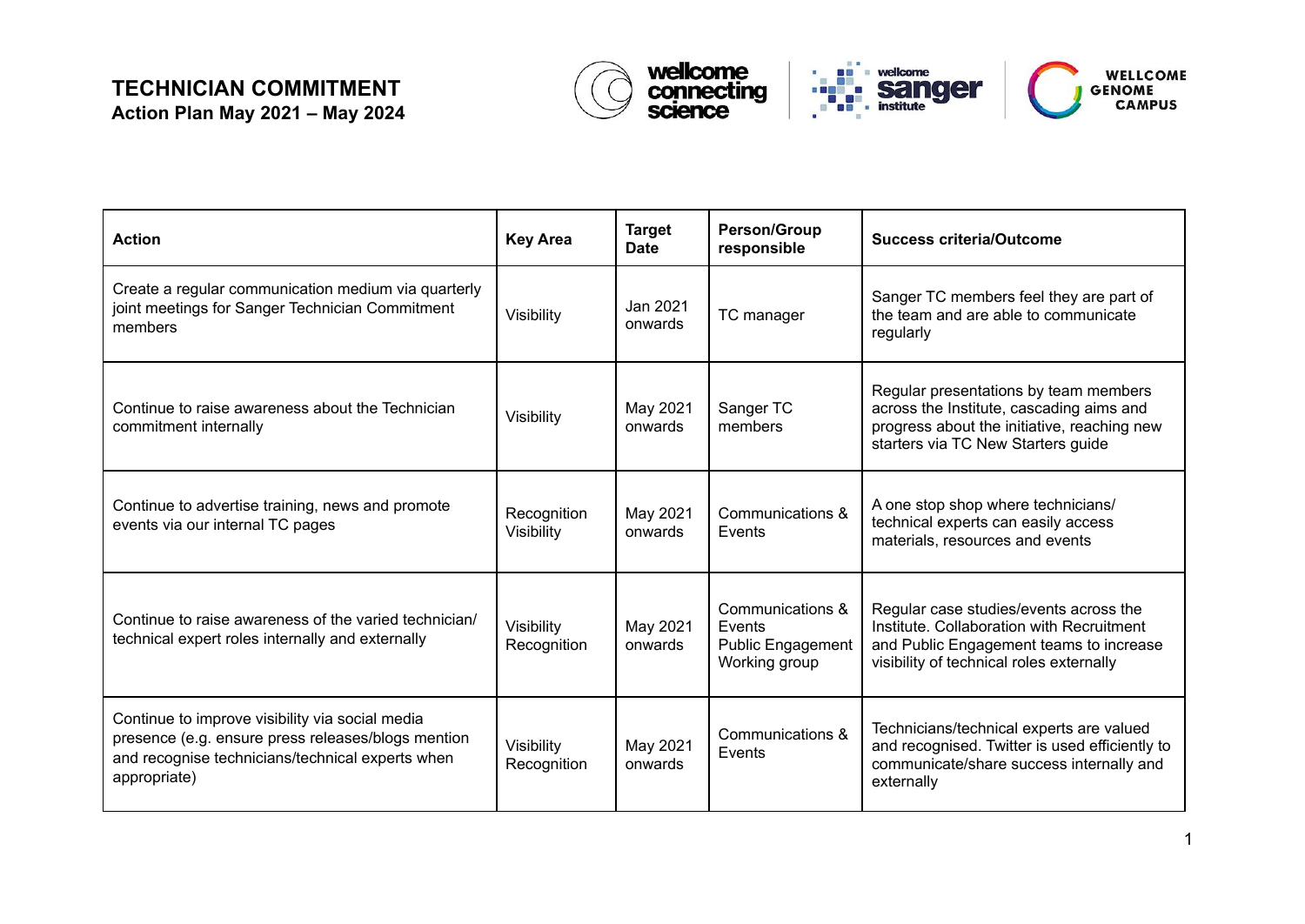

| <b>Action</b>                                                                                                                                                                                                                                                         | <b>Key Area</b>                                                      | <b>Target</b><br><b>Date</b> | <b>Person/Group</b><br>responsible     | <b>Success criteria/Outcome</b>                                                                                                                                                                                                                             |
|-----------------------------------------------------------------------------------------------------------------------------------------------------------------------------------------------------------------------------------------------------------------------|----------------------------------------------------------------------|------------------------------|----------------------------------------|-------------------------------------------------------------------------------------------------------------------------------------------------------------------------------------------------------------------------------------------------------------|
| Work closely with other Technician Commitment<br>signatories, specifically with Research Institute<br>Technician Group (RITG)                                                                                                                                         | Visibility                                                           | May 2021<br>onwards          | TC manager<br>Sanger TC<br>members     | Institutes collaborate on joint events and<br>initiatives, such as RITS. Institute is<br>represented at TC signatory events                                                                                                                                 |
| Encourage technicians/technical experts to attend and<br>present at networking events & conferences and to<br>publish research methods, lab protocols etc.                                                                                                            | Recognition<br>Visibility<br>Career<br>Development                   | May 2021<br>onwards          | Training                               | Technicians/technical experts contribute to<br>the wider research community where they<br>can learn together and from each other;<br>they are recognised for their scientific<br>contribution                                                               |
| A portfolio of learning & development opportunities<br>organised and facilitated by technical staff for<br>technical staff                                                                                                                                            | Career<br>Development<br>Visibility                                  | May 2021<br>onwards          | Training                               | Technicians/technical experts participating<br>in, and facilitating, internal training                                                                                                                                                                      |
| Support and encourage technicians/ technical experts<br>to attend training via a range of regular Technician<br>Commitment Events virtually and on site<br>(external/internal speakers). A focus on 'Manage your<br>own career' series of talks, organise Career days | Visibility<br>Recognition<br>Career<br>Development<br>Sustainability | May 2021<br>onwards          | Training<br>Communications &<br>Events | Employees are motivated about their<br>career journeys, keep updated about<br>training & technical staff developments and<br>have opportunities to network with fellow<br>technical staff. We will ensure diverse<br>representation of staff being profiled |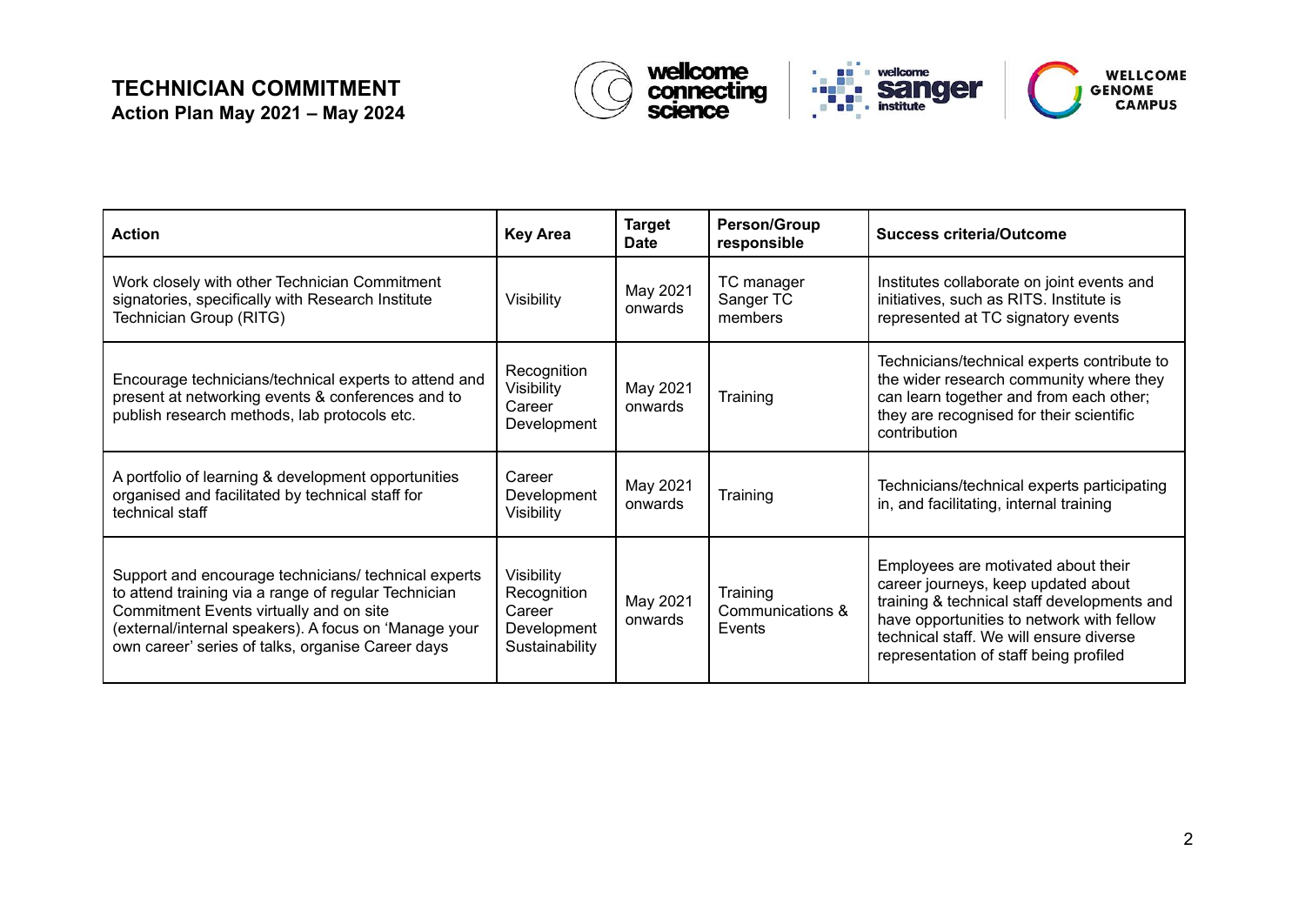

| <b>Action</b>                                                                                                                                                                                                                                                                  | <b>Key Area</b>                                        | <b>Target</b><br><b>Date</b> | <b>Person/Group</b><br>responsible                 | <b>Success criteria/Outcome</b>                                                                                                                                                                                                                                     |
|--------------------------------------------------------------------------------------------------------------------------------------------------------------------------------------------------------------------------------------------------------------------------------|--------------------------------------------------------|------------------------------|----------------------------------------------------|---------------------------------------------------------------------------------------------------------------------------------------------------------------------------------------------------------------------------------------------------------------------|
| Continue to raise awareness of the Technician<br><b>Commitment Grant</b>                                                                                                                                                                                                       | Career<br>Development<br>Sustainability                | May 2021<br>onwards          | Finance and<br>Communications &<br>Events          | Technicians/technical experts are aware of<br>the funds and use them to support their<br>professional development and enhance<br>their careers                                                                                                                      |
| Continue to encourage secondments and<br>work-shadowing opportunities amongst the<br>technician/technical expert community                                                                                                                                                     | Career<br>Development<br>Sustainability                | May 2021<br>onwards          | Policy, Procedures<br>& Processes                  | Technicians/technical experts apply for and<br>take up these opportunities to diversify<br>experience and share knowledge                                                                                                                                           |
| Continue to raise awareness about (internal)<br>Apprenticeships                                                                                                                                                                                                                | Career<br>Development<br>Sustainability                | Sept 2021<br>onwards         | HR & L&D and<br>Training                           | Technical staff own their career and<br>increase their skill sets                                                                                                                                                                                                   |
| Nominate technicians/technical experts for awards<br>(internal & external)                                                                                                                                                                                                     | Visibility<br>Recognition                              | May 2021<br>onwards          | Communications &<br>Events                         | Technicians/technical experts are<br>recognised for outstanding<br>effort/performance                                                                                                                                                                               |
| Raise awareness of professional bodies and<br>encourage registration. Support Institute's Employee<br>Champion application. Launch an internal mentorship<br>scheme to support new applicants. Collaborate with<br>experienced RITG organisations to develop mentor<br>support | Recognition<br>Career<br>Development<br>Sustainability | Jan 2021<br>onwards          | Sanger TC<br>members<br>Communications &<br>Events | Technicians/technical experts understand<br>how professional body membership &<br>registration could benefit them and become<br>members and registered.<br>Technicians/technical experts support each<br>other via a mentorship scheme internally<br>and externally |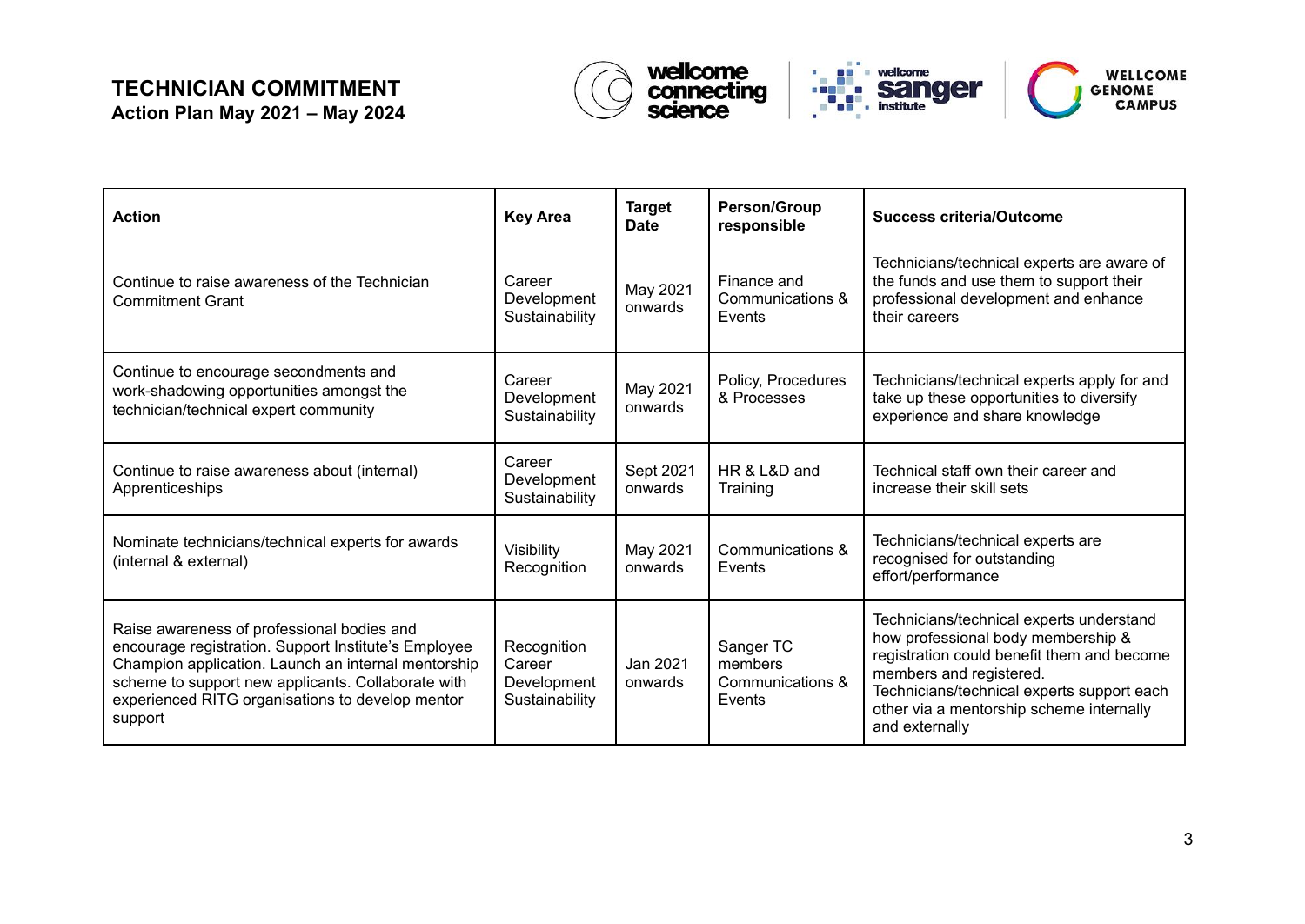

| <b>Action</b>                                                                                                                                                 | <b>Key Area</b>                         | <b>Target</b><br><b>Date</b>  | <b>Person/Group</b><br>responsible                   | <b>Success criteria/Outcome</b>                                                                                                                                                                                                                                                                                               |
|---------------------------------------------------------------------------------------------------------------------------------------------------------------|-----------------------------------------|-------------------------------|------------------------------------------------------|-------------------------------------------------------------------------------------------------------------------------------------------------------------------------------------------------------------------------------------------------------------------------------------------------------------------------------|
| Clear, transparent and consistent Sanger Technical<br>Career Framework, create a defined 'technical role' for<br>highly skilled Technical Research Assistants | Career<br>Development<br>Sustainability | Jan 2020<br>onwards           | TC manager via<br>Sanger Career<br>Framework Project | Barriers to career progression are<br>removed, technicians/technical experts<br>understand career pathways and what is<br>required to progress; highly skilled<br>technical staff are retained and technical<br>staff have the professional development<br>opportunities for their career journey<br>internally or externally |
| Technicians/technical experts use (Technical)<br>Coaching/Mentorship scheme                                                                                   | Career<br>Development<br>Sustainability | Septembe<br>r 2021<br>onwards | Training<br>L&D                                      | Technical staff are supported through their<br>career journey via their colleagues as part<br>of Institute's mentoring and coaching<br>scheme                                                                                                                                                                                 |
| Organise a Technical Symposium and seminar series                                                                                                             | Visibility<br>Recognition               | May 2021<br>onwards           | Communications &<br>Events                           | Technical staff have an opportunity to share<br>their technical knowledge and skills, and<br>have an opportunity to network with<br>colleagues across the Institute                                                                                                                                                           |
| Build on community of technician/ technical experts<br>via Public Engagement Working group                                                                    | Visibility<br>Recognition               | May 2021<br>onwards           | <b>Public Engagement</b><br>Working group            | Increased numbers of technician/technical<br>experts who are actively involved in public<br>engagement                                                                                                                                                                                                                        |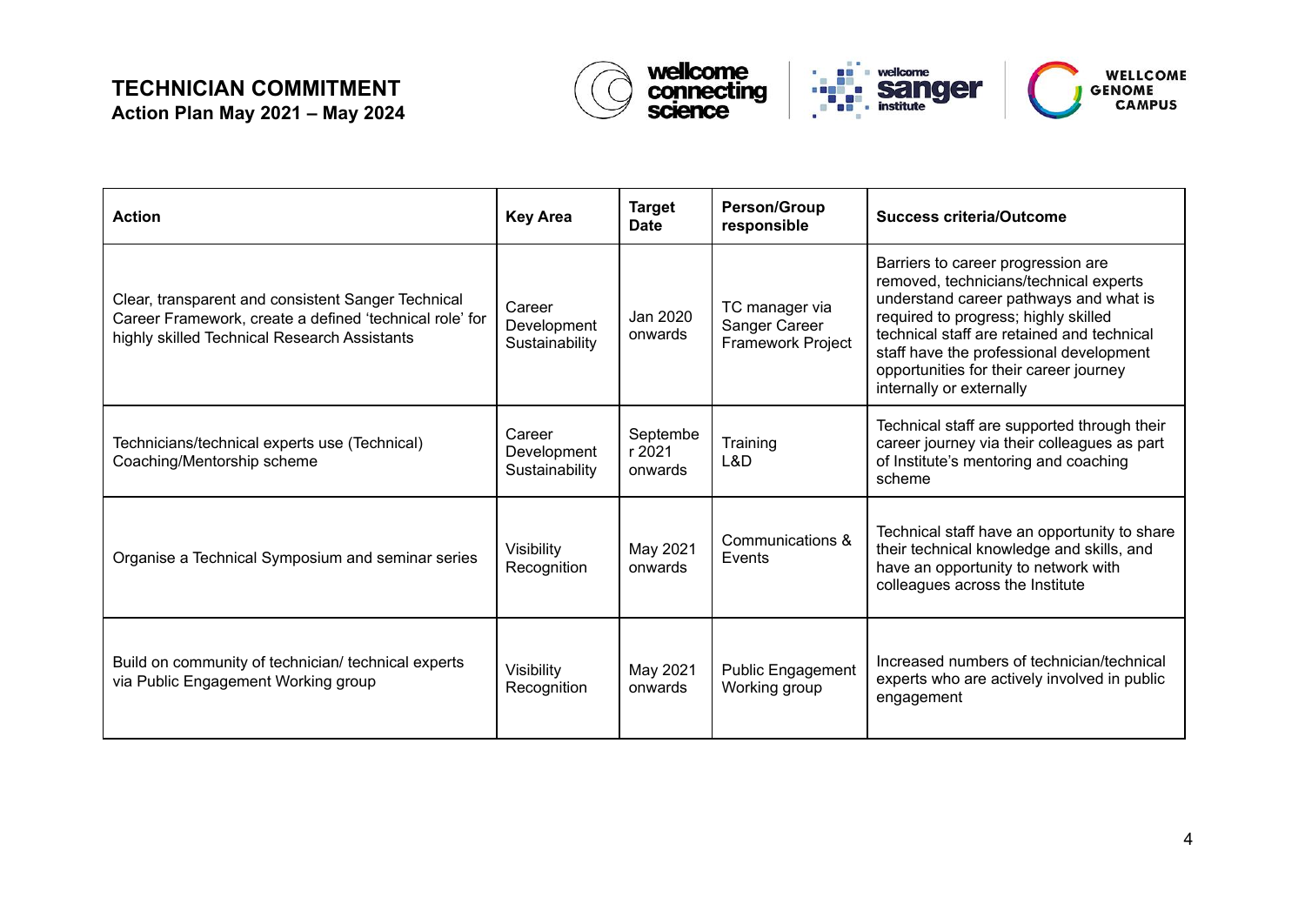

| <b>Action</b>                                                                                                                                                                                                                                                                                  | <b>Key Area</b>           | <b>Target</b><br><b>Date</b> | <b>Person/Group</b><br>responsible                       | <b>Success criteria/Outcome</b>                                                                                                                                                                        |
|------------------------------------------------------------------------------------------------------------------------------------------------------------------------------------------------------------------------------------------------------------------------------------------------|---------------------------|------------------------------|----------------------------------------------------------|--------------------------------------------------------------------------------------------------------------------------------------------------------------------------------------------------------|
| Work closely with the Equality, Diversity and Inclusion<br>team and staff engagement network to ensure the<br>Institute's commitment to tackle issues traditionally<br>facing minoritised and marginalised groups in science,<br>and to drive policy and practice changes to readdress<br>them | Visibility<br>Recognition | May 2021<br>onwards          | TC manager and<br>EDI team                               | All Technical staff are visible and<br>recognised independent of who they are;<br>diversity is celebrated across the Institute.<br>Improved positive Survey responses                                  |
| Work closely with IT/Informatics working group to<br>engage and communicate with Technical experts at the<br>Institute                                                                                                                                                                         | Visibility<br>Recognition | May 2021<br>onwards          | TC manager &<br>IT/Informatics<br>Working group<br>chair | The voice of Technical experts are<br>represented at Sanger TC team and<br>engagement with Technical experts is<br>achieved via collaborating with the working<br>group                                |
| Continue to assess the impact of Sanger Technician<br>commitment progress via Surveys. Learn from<br>previous Surveys                                                                                                                                                                          | Evaluating<br>Impact      | May 2021<br>onwards          | Sanger TC<br>members                                     | We are able to measure and evaluate the<br>direct impact of Technician Commitment<br>activities and have embedded the voice of<br>the technical staff in plans. Improve on<br>actions based on results |